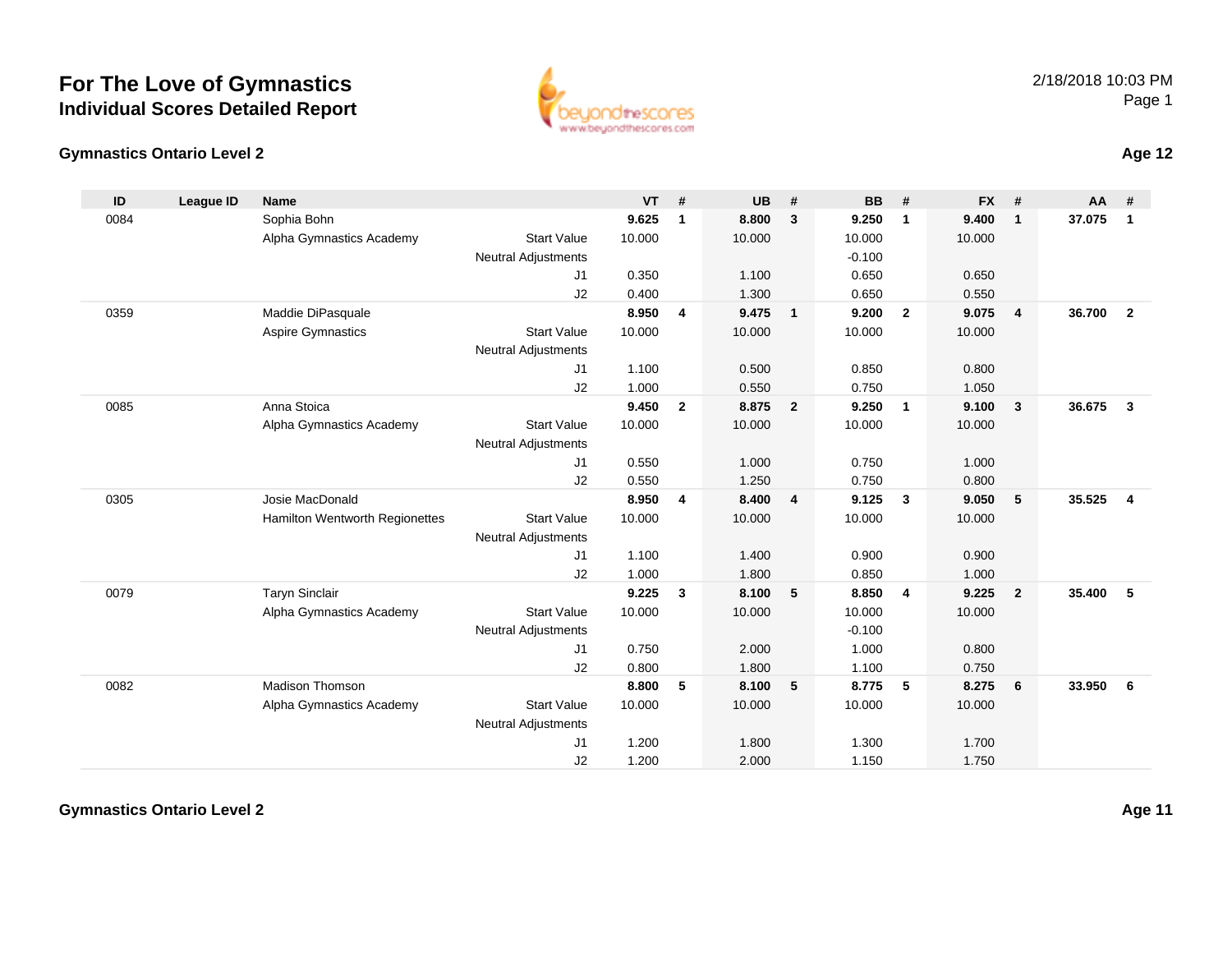

| ID   | <b>League ID</b> | Name                           |                                  | VT     | #              | <b>UB</b> | #              | <b>BB</b>         | #                       | <b>FX</b> | #                       | AA     | #                       |
|------|------------------|--------------------------------|----------------------------------|--------|----------------|-----------|----------------|-------------------|-------------------------|-----------|-------------------------|--------|-------------------------|
| 0202 |                  | Abby Dorr                      |                                  | 9.500  | $\overline{2}$ | 9.500     | $\overline{2}$ | 9.175             | $\overline{\mathbf{1}}$ | 9.200     | $\overline{4}$          | 37.375 | $\mathbf{1}$            |
|      |                  | Simcoe Gliders Gymnastics      | <b>Start Value</b>               | 10.000 |                | 10.000    |                | 10.000            |                         | 10.000    |                         |        |                         |
|      |                  |                                | <b>Neutral Adjustments</b>       |        |                |           |                |                   |                         |           |                         |        |                         |
|      |                  |                                | J1                               | 0.450  |                | 0.550     |                | 0.850             |                         | 0.700     |                         |        |                         |
|      |                  |                                | J2                               | 0.550  |                | 0.450     |                | 0.800             |                         | 0.900     |                         |        |                         |
| 0365 |                  | Lyla Campbell-Quick            |                                  | 9.250  | 5              | 9.800     | $\overline{1}$ | 8.775             | 6                       | 9.350     | $\overline{2}$          | 37.175 | $\overline{2}$          |
|      |                  | Aspire Gymnastics              | <b>Start Value</b>               | 10.000 |                | 10.000    |                | 10.000            |                         | 10.000    |                         |        |                         |
|      |                  |                                | <b>Neutral Adjustments</b>       |        |                |           |                |                   |                         |           |                         |        |                         |
|      |                  |                                | J1                               | 0.800  |                | 0.200     |                | 1.300             |                         | 0.500     |                         |        |                         |
|      |                  |                                | J2                               | 0.700  |                | 0.200     |                | 1.150             |                         | 0.800     |                         |        |                         |
| 0181 |                  | Abby McPherson                 |                                  | 9.325  | 4              | 9.400     | $\mathbf{3}$   | 9.025             | 5                       | 9.050     | $\overline{7}$          | 36.800 | $\overline{3}$          |
|      |                  | Horizons Gymnastics            | <b>Start Value</b>               | 10.000 |                | 10.000    |                | 10.000            |                         | 10.000    |                         |        |                         |
|      |                  |                                | <b>Neutral Adjustments</b>       |        |                |           |                |                   |                         |           |                         |        |                         |
|      |                  |                                | J1                               | 0.650  |                | 0.600     |                | 1.100             |                         | 0.950     |                         |        |                         |
|      |                  |                                | J2                               | 0.700  |                | 0.600     |                | 0.850             |                         | 0.950     |                         |        |                         |
| 0094 |                  | Kenzie Lange                   |                                  | 9.225  | 6              | 8.775     | 6              | 9.075             | $\overline{\mathbf{3}}$ | 9.450     | $\overline{\mathbf{1}}$ | 36.525 | $\overline{\mathbf{4}}$ |
|      |                  | Alpha Gymnastics Academy       | <b>Start Value</b>               | 10.000 |                | 10.000    |                | 10.000            |                         | 10.000    |                         |        |                         |
|      |                  |                                | <b>Neutral Adjustments</b>       |        |                |           |                |                   |                         |           |                         |        |                         |
|      |                  |                                | J1                               | 0.700  |                | 1.150     |                | 1.050             |                         | 0.650     |                         |        |                         |
|      |                  |                                | J2                               | 0.850  |                | 1.300     |                | 0.800             |                         | 0.450     |                         |        |                         |
| 0177 |                  | Olivia Bitonte                 |                                  | 9.050  | $\overline{7}$ | 9.075     | 4              | 9.075             | $\overline{\mathbf{3}}$ | 9.200     | $\overline{4}$          | 36.400 | 5                       |
|      |                  | Horizons Gymnastics            | <b>Start Value</b>               | 10.000 |                | 10.000    |                | 10.000            |                         | 10.000    |                         |        |                         |
|      |                  |                                | <b>Neutral Adjustments</b>       |        |                |           |                |                   |                         |           |                         |        |                         |
|      |                  |                                | J1                               | 0.900  |                | 0.900     |                | 0.900             |                         | 0.700     |                         |        |                         |
|      |                  |                                | J2                               | 1.000  |                | 0.950     |                | 0.950             |                         | 0.900     |                         |        |                         |
| 0157 |                  | <b>Charlotte Piscione</b>      |                                  | 9.550  | $\mathbf{1}$   | 8.275 10  |                | 9.150             | $\overline{\mathbf{2}}$ | 9.275     | $\mathbf{3}$            | 36.250 | 6                       |
|      |                  | Woodstock Gym Club             | <b>Start Value</b>               | 10.000 |                | 10.000    |                | 10.000            |                         | 10.000    |                         |        |                         |
|      |                  |                                | <b>Neutral Adjustments</b>       |        |                |           |                |                   |                         |           |                         |        |                         |
|      |                  |                                | J1                               | 0.400  |                | 1.800     |                | 0.950             |                         | 0.600     |                         |        |                         |
|      |                  |                                | J2                               | 0.500  |                | 1.650     |                | 0.750             |                         | 0.850     |                         |        | $\overline{7}$          |
| 0364 |                  | <b>Allison Reece</b>           |                                  | 8.950  | 9              | 8.825     | 5              | 8.700             | $\overline{7}$          | 8.925     | 8                       | 35,400 |                         |
|      |                  | <b>Aspire Gymnastics</b>       | <b>Start Value</b>               | 10.000 |                | 10.000    |                | 10.000            |                         | 10.000    |                         |        |                         |
|      |                  |                                | <b>Neutral Adjustments</b><br>J1 | 1.000  |                | 1.200     |                | $-0.100$<br>1.200 |                         | 1.200     |                         |        |                         |
|      |                  |                                | J2                               | 1.100  |                | 1.150     |                | 1.200             |                         | 0.950     |                         |        |                         |
| 0306 |                  | Gabriella-Zoe Georgakoulias    |                                  | 8.950  | 9              | 8.400     | 9              | 9.050             | $\overline{4}$          | 8.900     | 9                       | 35.300 | 8                       |
|      |                  | Hamilton Wentworth Regionettes | <b>Start Value</b>               | 10.000 |                | 10.000    |                | 10.000            |                         | 10.000    |                         |        |                         |
|      |                  |                                | <b>Neutral Adjustments</b>       |        |                |           |                | $-0.100$          |                         |           |                         |        |                         |
|      |                  |                                | J1                               | 1.100  |                | 1.600     |                | 0.800             |                         | 1.200     |                         |        |                         |
|      |                  |                                |                                  |        |                |           |                |                   |                         |           |                         |        |                         |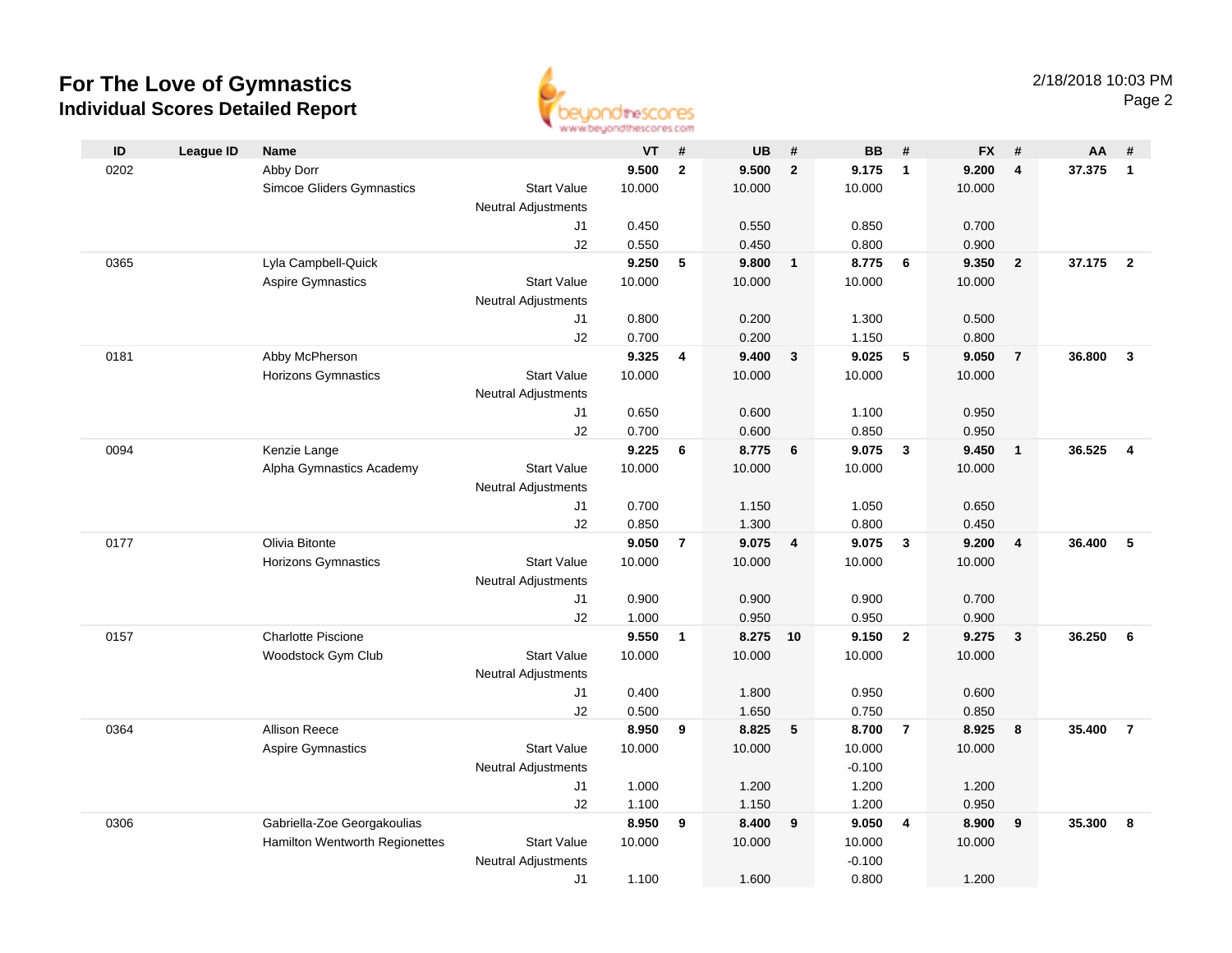

|      |                                | J2                         | 1.000  |                | 1.600    |                | 0.900    |              | 1.000  |    |           |     |
|------|--------------------------------|----------------------------|--------|----------------|----------|----------------|----------|--------------|--------|----|-----------|-----|
| 0362 | Layla Schutte                  |                            | 9.050  | $\overline{7}$ | 8.700    | $\overline{7}$ | 8.775    | 6            | 8.700  | 11 | 35.225    | - 9 |
|      | Aspire Gymnastics              | <b>Start Value</b>         | 10.000 |                | 10.000   |                | 10.000   |              | 10.000 |    |           |     |
|      |                                | Neutral Adjustments        |        |                |          |                |          |              |        |    |           |     |
|      |                                | J1                         | 0.900  |                | 1.400    |                | 1.300    |              | 1.250  |    |           |     |
|      |                                | J2                         | 1.000  |                | 1.200    |                | 1.150    |              | 1.350  |    |           |     |
| 0315 | Melina Hartwell                |                            | 9.375  | 3              | 7.700 12 |                | 9.175    | $\mathbf{1}$ | 8.875  | 10 | 35.125    | 10  |
|      | Hamilton Wentworth Regionettes | <b>Start Value</b>         | 10.000 |                | 10.000   |                | 10.000   |              | 10.000 |    |           |     |
|      |                                | Neutral Adjustments        |        |                |          |                |          |              |        |    |           |     |
|      |                                | J1                         | 0.650  |                | 2.500    |                | 0.950    |              | 1.150  |    |           |     |
|      |                                | J2                         | 0.600  |                | 2.100    |                | 0.700    |              | 1.100  |    |           |     |
| 0083 | Kendall Kosluk                 |                            | 8.550  | 10             | 8.650    | 8              | 8.650    | 8            | 9.150  | 5  | 35.000 11 |     |
|      | Alpha Gymnastics Academy       | <b>Start Value</b>         | 10.000 |                | 10.000   |                | 10.000   |              | 10.000 |    |           |     |
|      |                                | <b>Neutral Adjustments</b> |        |                |          |                | $-0.100$ |              |        |    |           |     |
|      |                                | J <sub>1</sub>             | 1.300  |                | 1.200    |                | 1.200    |              | 0.900  |    |           |     |
|      |                                | J2                         | 1.600  |                | 1.500    |                | 1.300    |              | 0.800  |    |           |     |
| 0178 | Sienna De Lio                  |                            | 9.000  | 8              | 7.750 11 |                | 8.575    | 9            | 9.100  | 6  | 34.425    | 12  |
|      | Horizons Gymnastics            | <b>Start Value</b>         | 10.000 |                | 10.000   |                | 10.000   |              | 10.000 |    |           |     |
|      |                                | <b>Neutral Adjustments</b> |        |                |          |                | $-0.100$ |              |        |    |           |     |
|      |                                | J1                         | 0.900  |                | 2.400    |                | 1.250    |              | 1.000  |    |           |     |
|      |                                | J2                         | 1.100  |                | 2.100    |                | 1.400    |              | 0.800  |    |           |     |

### **Gymnastics Ontario Level 2**

**Age 9 A**

| ID   | League ID | <b>Name</b>              |                            | $VT$ # |                | <b>UB</b> | #                       | <b>BB</b> | #                       | <b>FX</b> | #                       | <b>AA</b> | #              |
|------|-----------|--------------------------|----------------------------|--------|----------------|-----------|-------------------------|-----------|-------------------------|-----------|-------------------------|-----------|----------------|
| 0088 |           | Nadia Villella           |                            | 9.575  | 1              | 9.250     | $\overline{\mathbf{3}}$ | 9.300     | $\mathbf{3}$            | 9.275     | -1                      | 37.400    |                |
|      |           | Alpha Gymnastics Academy | <b>Start Value</b>         | 10.000 |                | 10.000    |                         | 10.000    |                         | 10.000    |                         |           |                |
|      |           |                          | <b>Neutral Adjustments</b> |        |                |           |                         |           |                         |           |                         |           |                |
|      |           |                          | J1                         | 0.500  |                | 0.750     |                         | 0.850     |                         | 0.800     |                         |           |                |
|      |           |                          | J2                         | 0.350  |                | 0.750     |                         | 0.550     |                         | 0.650     |                         |           |                |
| 0034 |           | Vrillanne Turner         |                            | 9.000  | 3              | 9.525     | - 1                     | 9.550     | $\overline{\mathbf{1}}$ | 9.075     | $\overline{\mathbf{4}}$ | 37.150    | $\overline{2}$ |
|      |           | Niagara Acro Cats        | <b>Start Value</b>         | 10.000 |                | 10.000    |                         | 10.000    |                         | 10.000    |                         |           |                |
|      |           |                          | <b>Neutral Adjustments</b> |        |                |           |                         | $-0.100$  |                         |           |                         |           |                |
|      |           |                          | J1                         | 1.000  |                | 0.450     |                         | 0.300     |                         | 0.850     |                         |           |                |
|      |           |                          | J2                         | 1.000  |                | 0.500     |                         | 0.400     |                         | 1.000     |                         |           |                |
| 0023 |           | Madalaina Maiuri         |                            | 9.250  | $\overline{2}$ | 9.475 2   |                         | 9.075     | $\overline{\mathbf{4}}$ | 9.275     | $\mathbf 1$             | 37.075    | 3              |
|      |           | Niagara Acro Cats        | <b>Start Value</b>         | 10.000 |                | 10.000    |                         | 10.000    |                         | 10.000    |                         |           |                |
|      |           |                          | <b>Neutral Adjustments</b> |        |                |           |                         | $-0.100$  |                         |           |                         |           |                |
|      |           |                          | J1                         | 0.800  |                | 0.500     |                         | 0.900     |                         | 0.700     |                         |           |                |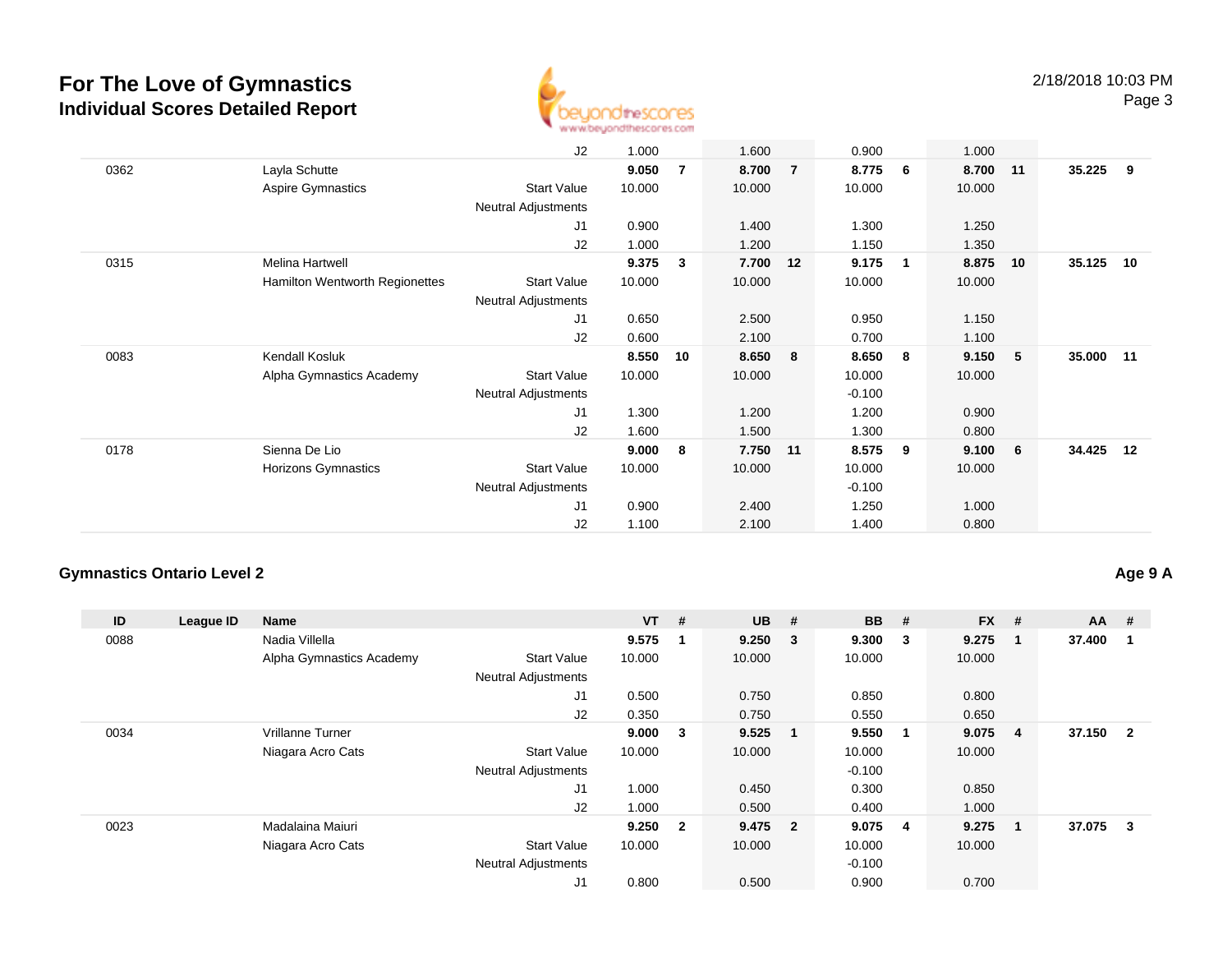

|      |                                | J2                         | 0.700  |                | 0.550  |                | 0.750    |                | 0.750  |                         |        |                         |
|------|--------------------------------|----------------------------|--------|----------------|--------|----------------|----------|----------------|--------|-------------------------|--------|-------------------------|
| 0086 | Norah Rebner                   |                            | 8.800  | 5              | 9.175  | $\overline{4}$ | 9.475    | $\overline{2}$ | 9.025  | 5                       | 36.475 | $\overline{\mathbf{4}}$ |
|      | Alpha Gymnastics Academy       | <b>Start Value</b>         | 10.000 |                | 10.000 |                | 10.000   |                | 10.000 |                         |        |                         |
|      |                                | Neutral Adjustments        |        |                |        |                |          |                |        |                         |        |                         |
|      |                                | J1                         | 1.100  |                | 0.850  |                | 0.500    |                | 1.100  |                         |        |                         |
|      |                                | J2                         | 1.300  |                | 0.800  |                | 0.550    |                | 0.850  |                         |        |                         |
| 0022 | Olivia Wilson                  |                            | 8.950  | 4              | 8.975  | 5              | 9.075    | 4              | 9.225  | $\overline{\mathbf{2}}$ | 36.225 | - 5                     |
|      | Niagara Acro Cats              | <b>Start Value</b>         | 10.000 |                | 10.000 |                | 10.000   |                | 10.000 |                         |        |                         |
|      |                                | <b>Neutral Adjustments</b> |        |                |        |                | $-0.100$ |                |        |                         |        |                         |
|      |                                | J1                         | 1.100  |                | 0.950  |                | 0.800    |                | 0.750  |                         |        |                         |
|      |                                | J2                         | 1.000  |                | 1.100  |                | 0.850    |                | 0.800  |                         |        |                         |
| 0361 | Indigo Taha                    |                            | 8.950  | 4              | 8.725  | 6              | 8.625    | $\overline{7}$ | 9.100  | $\overline{\mathbf{3}}$ | 35.400 | 6                       |
|      | Aspire Gymnastics              | <b>Start Value</b>         | 10.000 |                | 10.000 |                | 10.000   |                | 10.000 |                         |        |                         |
|      |                                | <b>Neutral Adjustments</b> |        |                |        |                |          |                |        |                         |        |                         |
|      |                                | J1                         | 1.000  |                | 1.350  |                | 1.450    |                | 0.900  |                         |        |                         |
|      |                                | J2                         | 1.100  |                | 1.200  |                | 1.300    |                | 0.900  |                         |        |                         |
| 0024 | Gianna Bravetti                |                            | 8.650  | $\overline{7}$ | 8.300  | 8              | 9.050    | 5              | 8.975  | $6\overline{6}$         | 34.975 | $\overline{7}$          |
|      | Niagara Acro Cats              | <b>Start Value</b>         | 10.000 |                | 10.000 |                | 10.000   |                | 10.000 |                         |        |                         |
|      |                                | <b>Neutral Adjustments</b> |        |                |        |                | $-0.100$ |                |        |                         |        |                         |
|      |                                | J1                         | 1.300  |                | 1.600  |                | 0.750    |                | 1.000  |                         |        |                         |
|      |                                | J2                         | 1.400  |                | 1.800  |                | 0.950    |                | 1.050  |                         |        |                         |
| 0310 | Sierra Bourgeois               |                            | 8.750  | 6              | 8.400  | $\overline{7}$ | 8.825    | 6              | 8.800  | $\overline{7}$          | 34.775 | - 8                     |
|      | Hamilton Wentworth Regionettes | <b>Start Value</b>         | 10.000 |                | 10.000 |                | 10.000   |                | 10.000 |                         |        |                         |
|      |                                | <b>Neutral Adjustments</b> |        |                |        |                |          |                |        |                         |        |                         |
|      |                                | J1                         | 1.300  |                | 1.700  |                | 1.200    |                | 1.100  |                         |        |                         |
|      |                                | J2                         | 1.200  |                | 1.500  |                | 1.150    |                | 1.300  |                         |        |                         |

### **Gymnastics Ontario Level 2**

| ID   | League ID | <b>Name</b>              |                            | $VT$ #      |   | $UB$ #  | <b>BB</b> | - #                     | <b>FX</b> | - #                     | <b>AA</b> | #  |
|------|-----------|--------------------------|----------------------------|-------------|---|---------|-----------|-------------------------|-----------|-------------------------|-----------|----|
| 0356 |           | Siena Toussaint          |                            | 9.200       | 4 | 9.425   | 9.200     | $\overline{\mathbf{2}}$ | 9.300     | - 3                     | 37.125    |    |
|      |           | <b>Aspire Gymnastics</b> | <b>Start Value</b>         | 10.000      |   | 10.000  | 10.000    |                         | 10.000    |                         |           |    |
|      |           |                          | <b>Neutral Adjustments</b> |             |   |         |           |                         |           |                         |           |    |
|      |           |                          | J1                         | 0.800       |   | 0.700   | 0.750     |                         | 0.700     |                         |           |    |
|      |           |                          | J2                         | 0.800       |   | 0.450   | 0.850     |                         | 0.700     |                         |           |    |
| 0081 |           | Elizabeth Recchia        |                            | $9.225 \t3$ |   | 8.875 5 | 9.250     |                         | 9.400     | $\overline{\mathbf{2}}$ | 36.750    | -2 |
|      |           | Alpha Gymnastics Academy | <b>Start Value</b>         | 10.000      |   | 10.000  | 10.000    |                         | 10.000    |                         |           |    |
|      |           |                          | <b>Neutral Adjustments</b> |             |   |         |           |                         |           |                         |           |    |
|      |           |                          | J1                         | 0.800       |   | 1.150   | 0.850     |                         | 0.700     |                         |           |    |

**Age 9 B**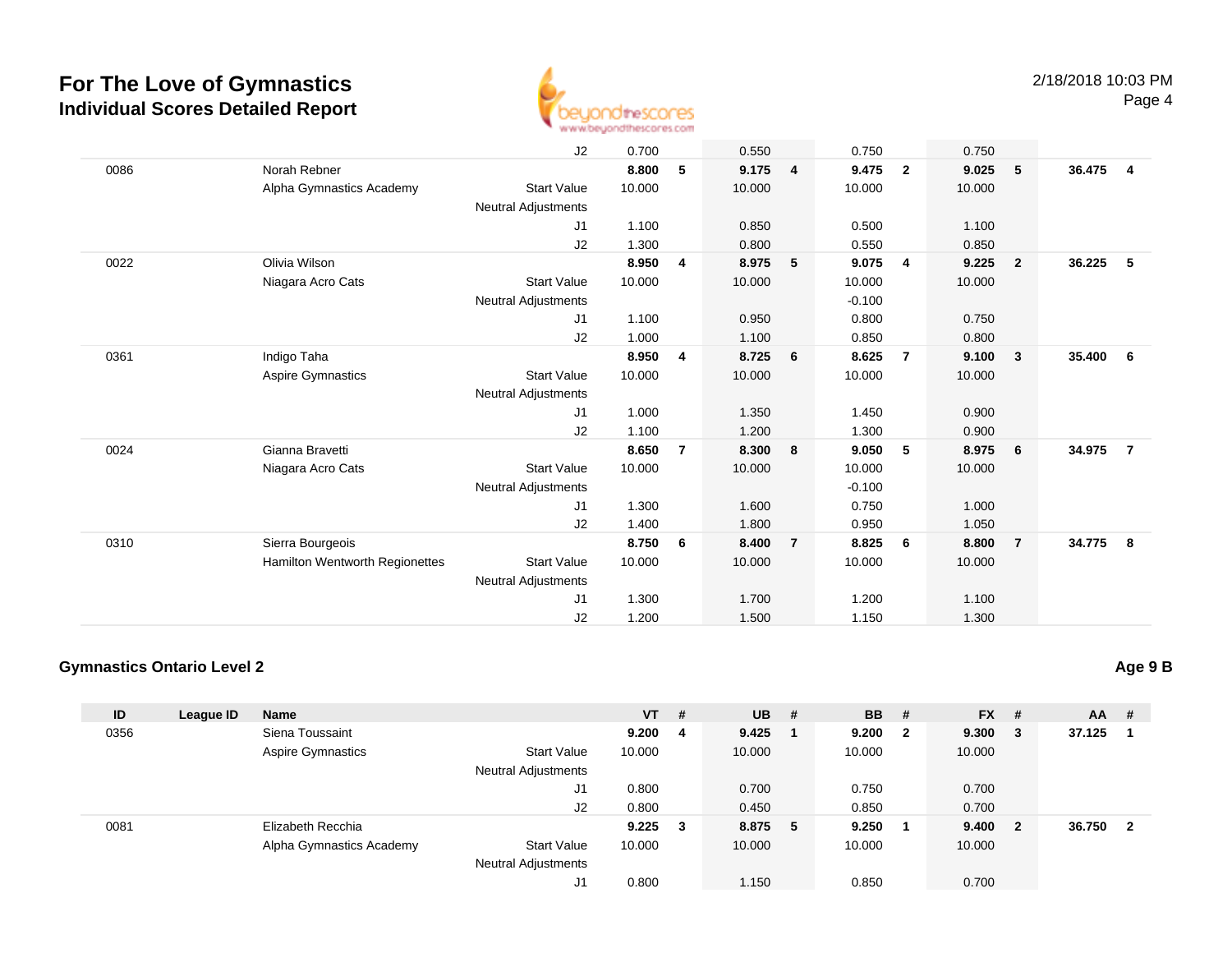

|      |                                | J2                         | 0.750  |                | 1.100  |                | 0.650    |                | 0.500  |                |        |                |
|------|--------------------------------|----------------------------|--------|----------------|--------|----------------|----------|----------------|--------|----------------|--------|----------------|
| 0092 | Neve Marentette                |                            | 8.850  | 6              | 9.175  | $\overline{2}$ | 9.075    | 4              | 9.600  | $\overline{1}$ | 36.700 | $\mathbf{3}$   |
|      | Alpha Gymnastics Academy       | <b>Start Value</b>         | 10.000 |                | 10.000 |                | 10.000   |                | 10.000 |                |        |                |
|      |                                | <b>Neutral Adjustments</b> |        |                |        |                | $-0.100$ |                |        |                |        |                |
|      |                                | J1                         | 1.200  |                | 0.700  |                | 0.850    |                | 0.400  |                |        |                |
|      |                                | J2                         | 1.100  |                | 0.950  |                | 0.800    |                | 0.400  |                |        |                |
| 0035 | Chloe Bender                   |                            | 9.050  | 5              | 9.125  | $\mathbf{3}$   | 9.025    | 5              | 9.300  | $\mathbf{3}$   | 36.500 | $\overline{4}$ |
|      | Niagara Acro Cats              | <b>Start Value</b>         | 10.000 |                | 10.000 |                | 10.000   |                | 10.000 |                |        |                |
|      |                                | <b>Neutral Adjustments</b> |        |                |        |                | $-0.100$ |                |        |                |        |                |
|      |                                | J1                         | 1.000  |                | 0.900  |                | 0.800    |                | 0.700  |                |        |                |
|      |                                | J2                         | 0.900  |                | 0.850  |                | 0.950    |                | 0.700  |                |        |                |
| 0357 | Keegan Russell                 |                            | 9.250  | $\overline{2}$ | 8.525  | $\overline{7}$ | 9.175    | $\mathbf{3}$   | 9.275  | $\overline{4}$ | 36.225 | 5              |
|      | Aspire Gymnastics              | <b>Start Value</b>         | 10.000 |                | 10.000 |                | 10.000   |                | 10.000 |                |        |                |
|      |                                | <b>Neutral Adjustments</b> |        |                |        |                |          |                |        |                |        |                |
|      |                                | J1                         | 0.800  |                | 1.650  |                | 0.900    |                | 0.650  |                |        |                |
|      |                                | J2                         | 0.700  |                | 1.300  |                | 0.750    |                | 0.800  |                |        |                |
| 0179 | Aleesia De Lio                 |                            | 9.500  | $\mathbf{1}$   | 9.050  | $\overline{4}$ | 8.700    | 8              | 8.800  | $\overline{7}$ | 36.050 | 6              |
|      | <b>Horizons Gymnastics</b>     | <b>Start Value</b>         | 10.000 |                | 10.000 |                | 10.000   |                | 10.000 |                |        |                |
|      |                                | <b>Neutral Adjustments</b> |        |                |        |                |          |                |        |                |        |                |
|      |                                | J1                         | 0.400  |                | 1.050  |                | 1.200    |                | 1.300  |                |        |                |
|      |                                | J2                         | 0.600  |                | 0.850  |                | 1.400    |                | 1.100  |                |        |                |
| 0307 | Peyton Laird                   |                            | 7.250  | $\overline{7}$ | 7.850  | 8              | 8.875    | $\overline{7}$ | 8.900  | 6              | 32.875 | $\overline{7}$ |
|      | Hamilton Wentworth Regionettes | <b>Start Value</b>         | 10.000 |                | 10.000 |                | 10.000   |                | 10.000 |                |        |                |
|      |                                | <b>Neutral Adjustments</b> |        |                |        |                | $-0.100$ |                |        |                |        |                |
|      |                                | J1                         | 2.700  |                | 1.900  |                | 0.950    |                | 1.000  |                |        |                |
|      |                                | J2                         | 2.800  |                | 2.400  |                | 1.100    |                | 1.200  |                |        |                |
| 0090 | Julia Fanella                  |                            | 5.450  | 8              | 8.625  | 6              | 8.975    | 6              | 8.925  | 5              | 31.975 | 8              |
|      | Alpha Gymnastics Academy       | <b>Start Value</b>         | 10.000 |                | 10.000 |                | 10.000   |                | 10.000 |                |        |                |
|      |                                | <b>Neutral Adjustments</b> |        |                |        |                |          |                |        |                |        |                |
|      |                                | J1                         | 4.600  |                | 1.300  |                | 1.050    |                | 1.050  |                |        |                |
|      |                                | J2                         | 4.500  |                | 1.450  |                | 1.000    |                | 1.100  |                |        |                |

### **Gymnastics Ontario Level 2**

| ID   | League ID | <b>Name</b>              |                            | <b>VT</b> | -# | UB     | # | <b>BB</b> | <b>FX</b> | #        | $AA$ # |  |
|------|-----------|--------------------------|----------------------------|-----------|----|--------|---|-----------|-----------|----------|--------|--|
| 0358 |           | Anisa Afnan              |                            | 9.400     |    | 9.475  |   | 9.125     | 8.950     | $\alpha$ | 36.950 |  |
|      |           | <b>Aspire Gymnastics</b> | <b>Start Value</b>         | 10.000    |    | 10.000 |   | 10.000    | 10.000    |          |        |  |
|      |           |                          | <b>Neutral Adjustments</b> |           |    |        |   |           |           |          |        |  |
|      |           |                          |                            | 0.650     |    | 0.600  |   | 0.900     | 1.100     |          |        |  |

**Age 10**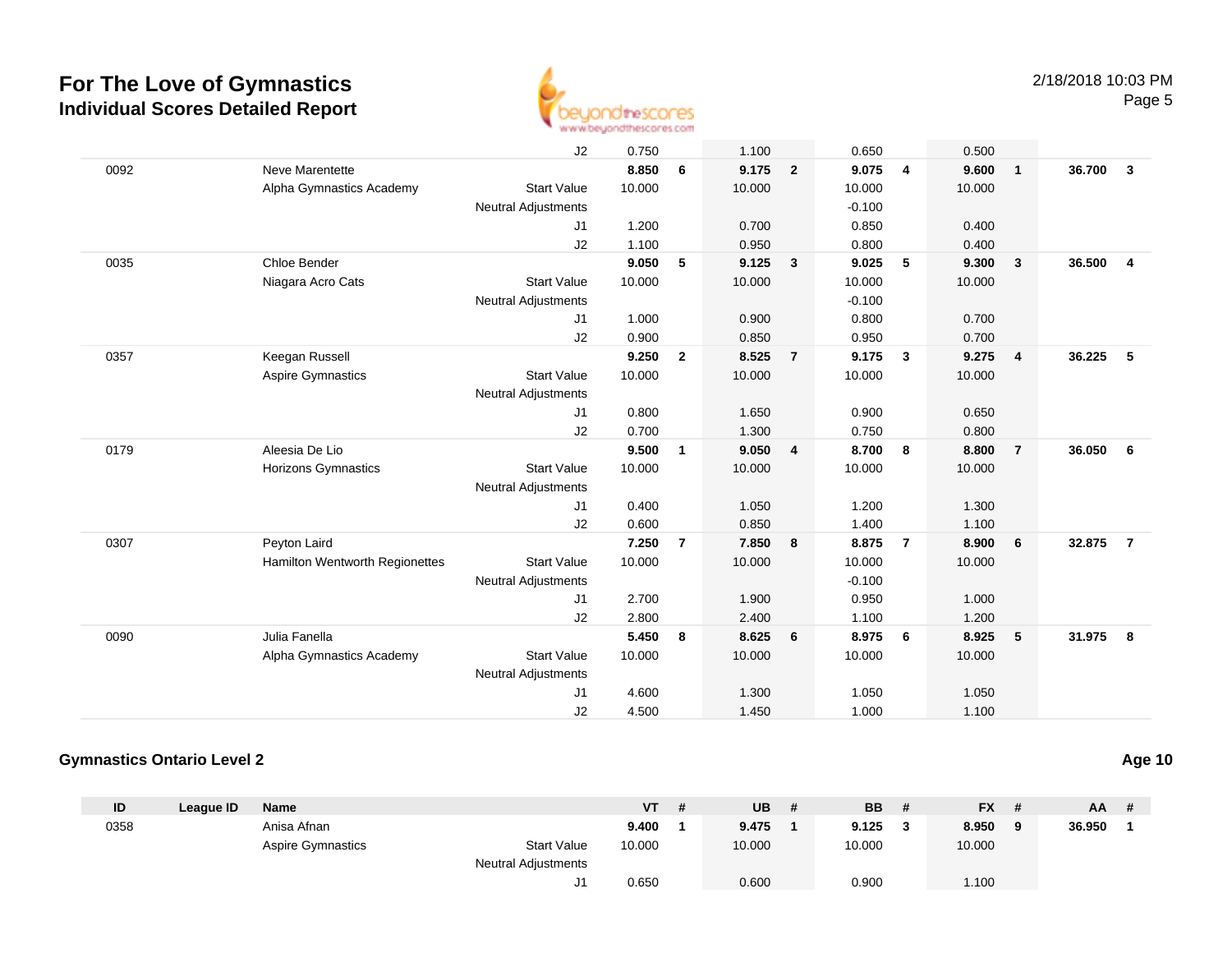

|      |                                | J2                         | 0.550  |                | 0.450  |                | 0.850    |                | 1.000  |                |        |                |
|------|--------------------------------|----------------------------|--------|----------------|--------|----------------|----------|----------------|--------|----------------|--------|----------------|
| 0360 | Fiona Klacko                   |                            | 9.225  | 5              | 9.375  | $\overline{2}$ | 9.050    | 5              | 9.250  | 3              | 36.900 | $\overline{2}$ |
|      | Aspire Gymnastics              | <b>Start Value</b>         | 10.000 |                | 10.000 |                | 10.000   |                | 10.000 |                |        |                |
|      |                                | <b>Neutral Adjustments</b> |        |                |        |                |          |                |        |                |        |                |
|      |                                | J1                         | 0.700  |                | 0.700  |                | 1.000    |                | 0.650  |                |        |                |
|      |                                | J2                         | 0.850  |                | 0.550  |                | 0.900    |                | 0.850  |                |        |                |
| 0363 | Jaeden Hensen                  |                            | 9.050  | 8              | 9.125  | $\mathbf{3}$   | 9.075    | $\overline{4}$ | 8.975  | 8              | 36.225 | $\mathbf{3}$   |
|      | <b>Aspire Gymnastics</b>       | <b>Start Value</b>         | 10.000 |                | 10.000 |                | 10.000   |                | 10.000 |                |        |                |
|      |                                | <b>Neutral Adjustments</b> |        |                |        |                |          |                |        |                |        |                |
|      |                                | J1                         | 0.900  |                | 0.750  |                | 0.800    |                | 1.200  |                |        |                |
|      |                                | J2                         | 1.000  |                | 1.000  |                | 1.050    |                | 0.850  |                |        |                |
| 0080 | Samatha Maclellan              |                            | 9.250  | $\overline{4}$ | 8.525  | $\overline{7}$ | 9.075    | $\overline{4}$ | 9.225  | $\overline{4}$ | 36.075 | $\overline{4}$ |
|      | Alpha Gymnastics Academy       | <b>Start Value</b>         | 10.000 |                | 10.000 |                | 10.000   |                | 10.000 |                |        |                |
|      |                                | <b>Neutral Adjustments</b> |        |                |        |                | $-0.100$ |                |        |                |        |                |
|      |                                | J1                         | 0.700  |                | 1.350  |                | 0.850    |                | 0.800  |                |        |                |
|      |                                | J2                         | 0.800  |                | 1.600  |                | 0.800    |                | 0.750  |                |        |                |
| 0091 | <b>Alexis Tofflemire</b>       |                            | 8.950  | 9              | 8.850  | 5              | 9.075    | $\overline{4}$ | 9.150  | 5              | 36.025 | 5              |
|      | Alpha Gymnastics Academy       | <b>Start Value</b>         | 10.000 |                | 10.000 |                | 10.000   |                | 10.000 |                |        |                |
|      |                                | <b>Neutral Adjustments</b> |        |                |        |                | $-0.100$ |                |        |                |        |                |
|      |                                | J1                         | 1.100  |                | 1.150  |                | 0.700    |                | 0.950  |                |        |                |
|      |                                | J2                         | 1.000  |                | 1.150  |                | 0.950    |                | 0.750  |                |        |                |
| 0087 | Alessia DiPonio                |                            | 9.350  | $\mathbf{3}$   | 9.075  | $\overline{4}$ | 8.275    | 9              | 9.250  | $\overline{3}$ | 35.950 | - 6            |
|      | Alpha Gymnastics Academy       | <b>Start Value</b>         | 10.000 |                | 10.000 |                | 10.000   |                | 10.000 |                |        |                |
|      |                                | <b>Neutral Adjustments</b> |        |                |        |                | $-0.200$ |                |        |                |        |                |
|      |                                | J1                         | 0.600  |                | 0.850  |                | 1.550    |                | 0.800  |                |        |                |
|      |                                | J2                         | 0.700  |                | 1.000  |                | 1.500    |                | 0.700  |                |        |                |
| 0093 | Donavhen Buno                  |                            | 9.100  | $\overline{7}$ | 8.250  | 9              | 8.975    | 6              | 9.475  | $\overline{1}$ | 35,800 | $\overline{7}$ |
|      | Alpha Gymnastics Academy       | <b>Start Value</b>         | 10.000 |                | 10.000 |                | 10.000   |                | 10.000 |                |        |                |
|      |                                | <b>Neutral Adjustments</b> |        |                |        |                | $-0.100$ |                |        |                |        |                |
|      |                                | J1                         | 0.900  |                | 1.850  |                | 1.000    |                | 0.550  |                |        |                |
|      |                                | J2                         | 0.900  |                | 1.650  |                | 0.850    |                | 0.500  |                |        |                |
| 0304 | Averi Dama                     |                            | 9.100  | $\overline{7}$ | 8.250  | 9              | 9.200    | $\overline{2}$ | 9.125  | 6              | 35.675 | 8              |
|      | Hamilton Wentworth Regionettes | <b>Start Value</b>         | 10.000 |                | 10.000 |                | 10.000   |                | 10.000 |                |        |                |
|      |                                | <b>Neutral Adjustments</b> |        |                |        |                | $-0.100$ |                |        |                |        |                |
|      |                                | J1                         | 1.000  |                | 1.700  |                | 0.650    |                | 0.900  |                |        |                |
|      |                                | J2                         | 0.800  |                | 1.800  |                | 0.750    |                | 0.850  |                |        |                |
| 0311 | Sarah Benson                   |                            | 9.200  | 6              | 8.300  | 8              | 9.300    | $\overline{1}$ | 8.875  | 10             | 35.675 | 8              |
|      | Hamilton Wentworth Regionettes | <b>Start Value</b>         | 10.000 |                | 10.000 |                | 10.000   |                | 10.000 |                |        |                |
|      |                                | <b>Neutral Adjustments</b> |        |                |        |                |          |                |        |                |        |                |
|      |                                | J1                         | 0.700  |                | 1.700  |                | 0.700    |                | 1.200  |                |        |                |
|      |                                |                            |        |                |        |                |          |                |        |                |        |                |